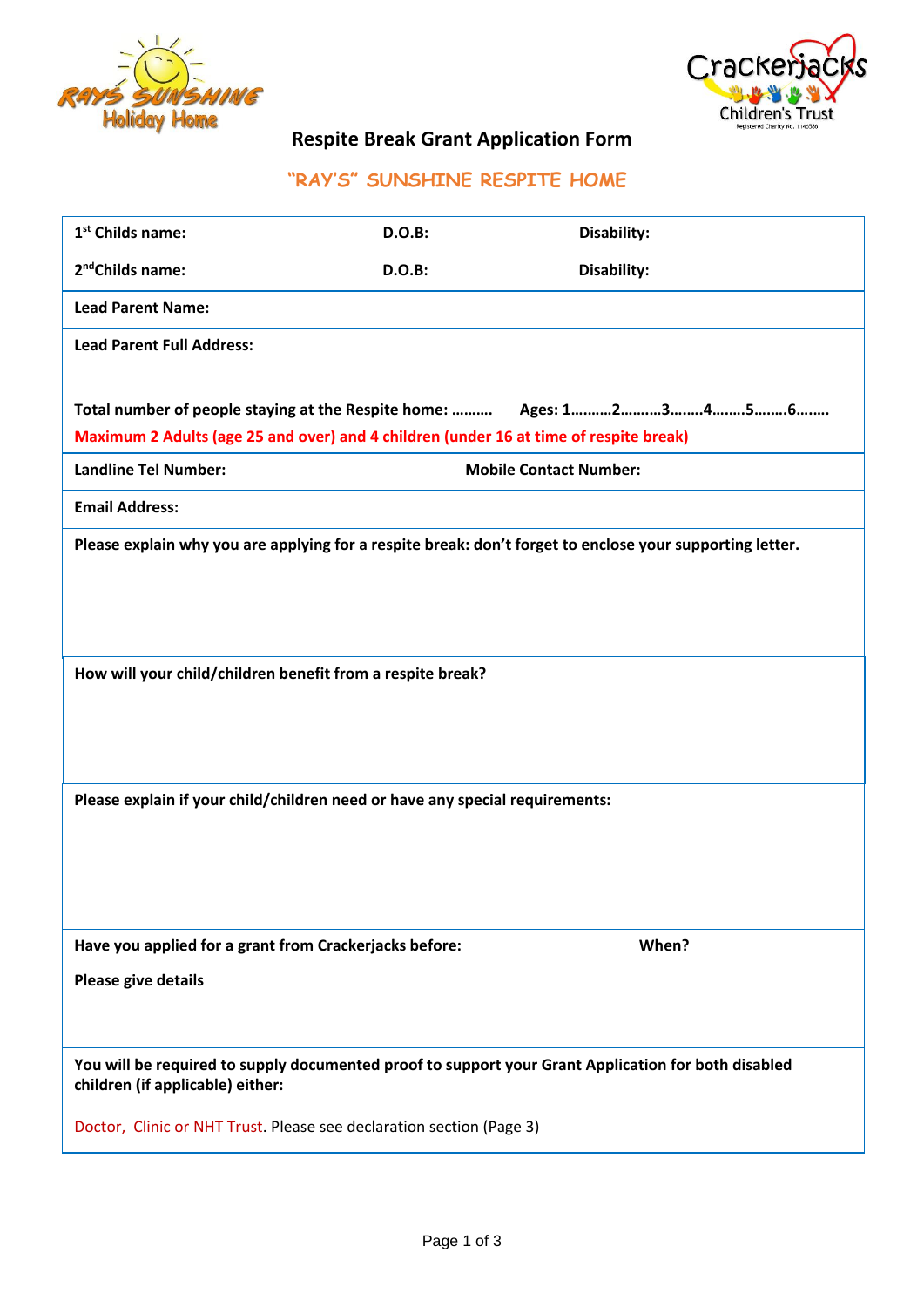## **BOOKING FORM: Information required for Crackerjacks & HRU.**

| Respite Breaks are available between:                                                                                                                                                  |  |  |  |  |
|----------------------------------------------------------------------------------------------------------------------------------------------------------------------------------------|--|--|--|--|
| Mon check in 15.00hrs until Fri 10.00hrs (4 Nights) or Fri check in 15.00hrs until Mon 10.00hrs (3 nights)                                                                             |  |  |  |  |
| Please give two preferred dates below                                                                                                                                                  |  |  |  |  |
|                                                                                                                                                                                        |  |  |  |  |
|                                                                                                                                                                                        |  |  |  |  |
| If your application is successful, we will try where possible to allocate your requested date, if we are unable to<br>offer your requested date(s) then an alternative may be offered. |  |  |  |  |
| Please Indicate what forms of transport you will be used to arrive at the holiday park:                                                                                                |  |  |  |  |
|                                                                                                                                                                                        |  |  |  |  |
| Train:  Coach:  Car:  Friend:  Other:                                                                                                                                                  |  |  |  |  |
| If arriving in a vehicle which will be parked on site during your stay, please give details:                                                                                           |  |  |  |  |

Registration: …………………………… Model: ………………………………… Make: ………………………………… Colour: ………………………

Estimated Time of Arrival: …………………………….

#### **Members who will be staying at Ray's Sunshine Respite Home Maximum 2 adults (25 or over) and 4 children**

| No           | Title | First Name | Surname | Age Years | Months |
|--------------|-------|------------|---------|-----------|--------|
|              |       |            |         |           |        |
|              |       |            |         |           |        |
| $\mathbf{R}$ |       |            |         |           |        |
| 4            |       |            |         |           |        |
| 5.           |       |            |         |           |        |
| 6            |       |            |         |           |        |

**Facilities available at Respite home:**

| <b>Facility</b>     | Yes | No                | Comment                 | <b>Facility</b>   | <b>Yes</b> | <b>No</b> | Comment               |
|---------------------|-----|-------------------|-------------------------|-------------------|------------|-----------|-----------------------|
| Car Parking         |     | х                 | Next to Caravan         | <b>Bed Linen</b>  |            | ∧         |                       |
| Pets                |     | Χ                 | <b>Strictly No Pets</b> | High Chair        |            |           | Available for hire    |
| <b>Towels</b>       |     | v<br>⋏            |                         | <b>Travel Cot</b> |            |           | Available for hire    |
| <b>Bed Guard</b>    | х   |                   | 2 available             | Wheelchair access | Χ          |           |                       |
| Quilts              | χ   |                   | For all beds            | Decking Veranda   | χ          |           |                       |
| <b>Quilt Covers</b> |     | $\checkmark$<br>∧ |                         | Wi-Fi             | v<br>⋏     |           | In certain areas free |

Please note: where items are available to hire you will need to make direct contact with the holiday park to make arrangements. There will be a cost for this service please check with the holiday park Hire Service or alternatively you may wish to bring your own.

#### **Holding Deposit & Terms and Conditions**

**You must attach a £100.00 Cheque** with this application made payable to Crackerjacks Children's Trust. This is made up of a £50.00 contribution towards running and cleaning costs (non-refundable) and £50.00 which will be fully refundable upon your departure from the respite home providing there are no damage, breakages or any extra cleaning required. The deposit will be refunded to your bank account or by cheque within 10 working days after your departure. Any alterations or adjustments made to this application once accepted, will be subject to an administration charge of £30 per adjustment. Whilst staying at the Respite Home you will be required to abide by the Terms and Conditions and rules of the holiday park (HRU) along with the Terms and Conditions/rules of "Ray's" Sunshine Respite Home which can be found at the Respite Home and on our website [www.crackerjacks.org,uk](http://www.crackerjacks.org,uk/) or attached to this document.